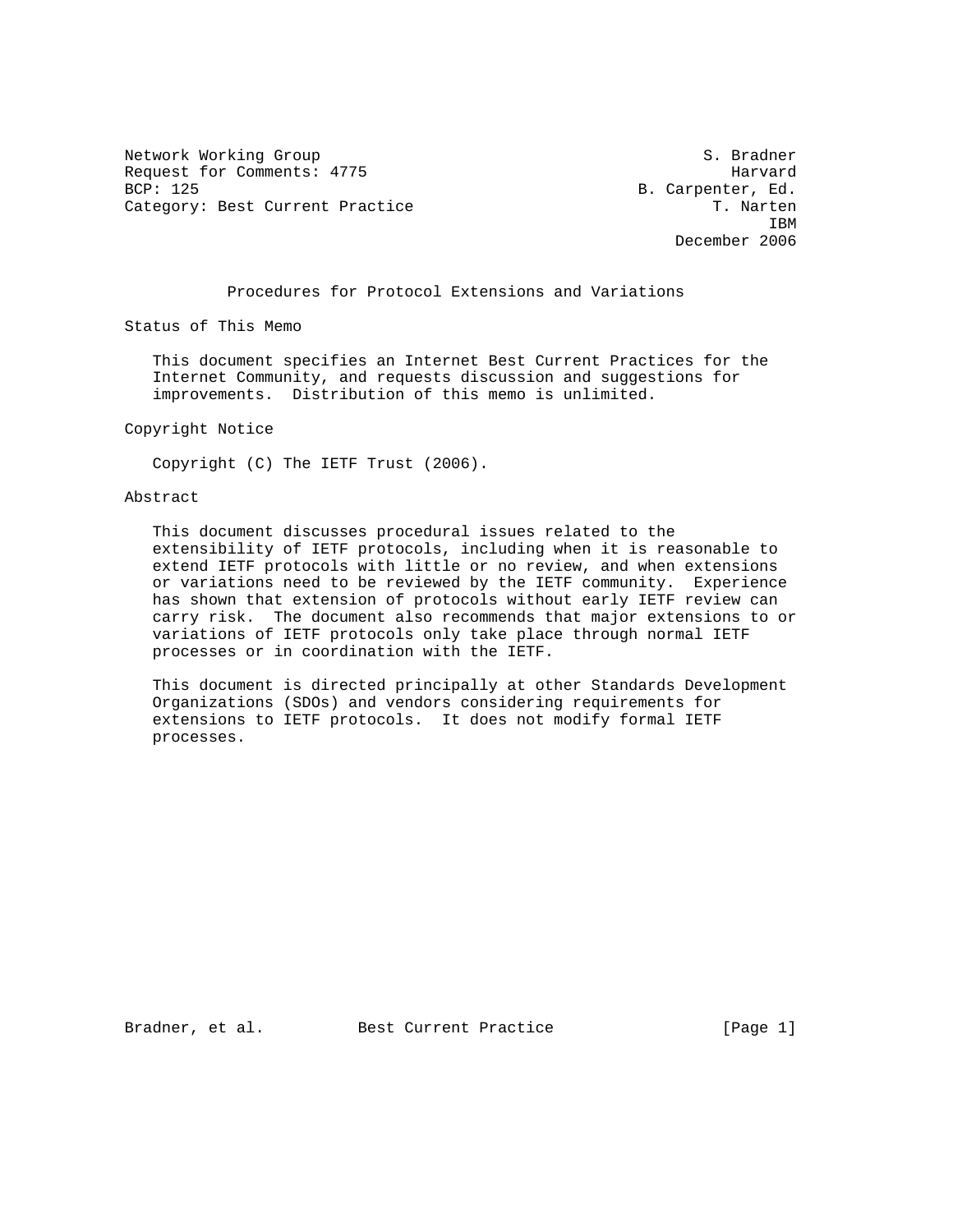Table of Contents

|              | 3.1. The Importance of Interoperability 4                        |
|--------------|------------------------------------------------------------------|
|              | 3.2. Registered Values and the Importance of IANA Assignments  5 |
|              | 3.3. Significant Extensions Require Technical Review 5           |
|              |                                                                  |
|              |                                                                  |
|              |                                                                  |
|              |                                                                  |
|              |                                                                  |
|              |                                                                  |
| $\mathsf{R}$ |                                                                  |
|              |                                                                  |
|              |                                                                  |
|              |                                                                  |
|              |                                                                  |

#### 1. Introduction

 BCP 9 [RFC2026] is the current definition of the IETF standards track. This process applies not only to the initial definition of a protocol, but also to any subsequent updates, such that continued interoperability can be guaranteed. However, it is not always clear whether extensions to a protocol should be made within the IETF process, especially when they originate outside the IETF community. This document lays down guidelines and procedures for such extensions.

 When developing protocols, IETF Working Groups (WGs) typically include mechanisms whereby these protocols can be extended in the future. It is, of course, a good principle to design extensibility into protocols; a common definition of a successful protocol is one that becomes widely used in ways not originally anticipated. Well designed extensibility mechanisms facilitate the evolution of protocols and help make it easier to roll out incremental changes in an interoperable fashion. At the same time, experience has shown that extensibility features should be limited to what is clearly necessary when the protocol is developed, and any later extensions should be done carefully and with a full understanding of the base protocol, existing implementations, and current operational practice. However, it is not the purpose of this document to describe the architectural principles of sound extensibility design.

Bradner, et al. Best Current Practice [Page 2]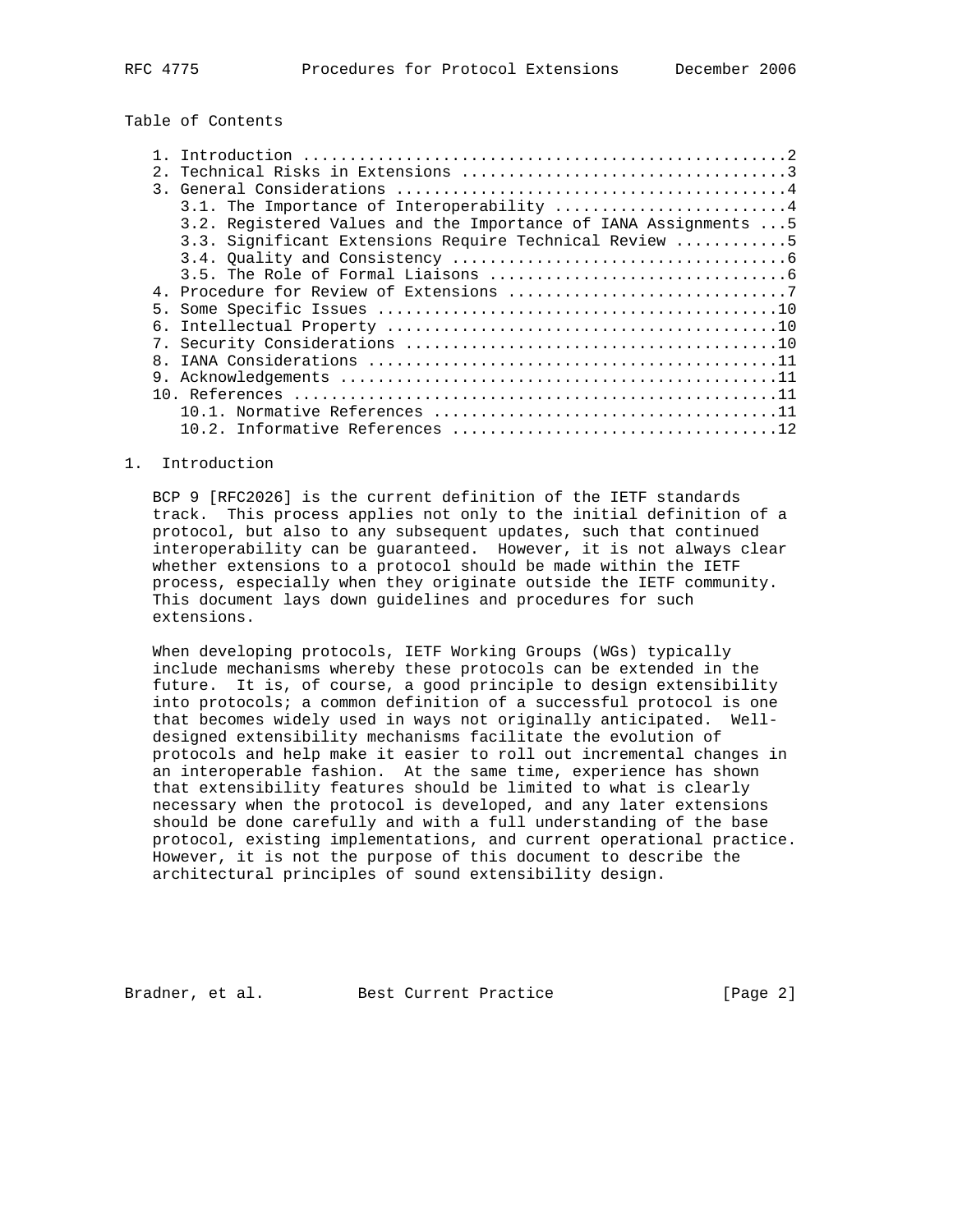When extensions to IETF protocols are made within the IETF, the normal IETF process is followed, including the normal processes for IETF-wide review and IESG approval. Extensions developed in this way should respect the same architectural principles and technical criteria as any other IETF work.

 In addition to the IETF itself, other Standards Development Organizations (SDOs), vendors, and technology fora may identify a requirement for an extension to an IETF protocol. The question addressed by this document is how such bodies should proceed. There are several possible scenarios:

- 1. The requirement is straightforward and within the scope of whatever extension mechanism the base protocol includes.
- 2. The requirement is, or may be, outside that scope, and:
	- 1. The IETF still has an active WG in the area;
	- 2. The IETF has no active WG, but has relevant expertise;
	- 3. The IETF no longer has a nucleus of relevant expertise.

 Especially in the latter three cases, there are technical risks in extension design, described in the next section. These risks are higher when extensions to IETF protocols are made outside the IETF and without consulting the IETF.

 This document is focused on appropriate procedures and practices to minimize the chance that extensions developed outside the IETF will encounter these risks and, therefore, become useless or, worse, damaging to interoperability. Architectural considerations are documented elsewhere. This document is directed principally at other SDOs and vendors considering requirements for extensions to IETF protocols. It does not modify formal IETF processes.

 The IETF claims no special position. Everything said here about IETF protocols would apply with equal force to protocols specified by any SDO. The IETF should follow whatever procedures another SDO lays down for extensions to its own protocols, if the IETF identifies a need for such an extension.

2. Technical Risks in Extensions

 Extensions may be developed without full understanding of why the existing protocol was designed the way that it is  $- - e.g.$ , what ideas were brought up during the original development and rejected because of some problem with them. Also, extensions could unintentionally negate some key function of the existing protocol (such as security or congestion control). Design choices can be made without analyzing their impact on the protocol as a whole, and basic underlying

Bradner, et al. Best Current Practice [Page 3]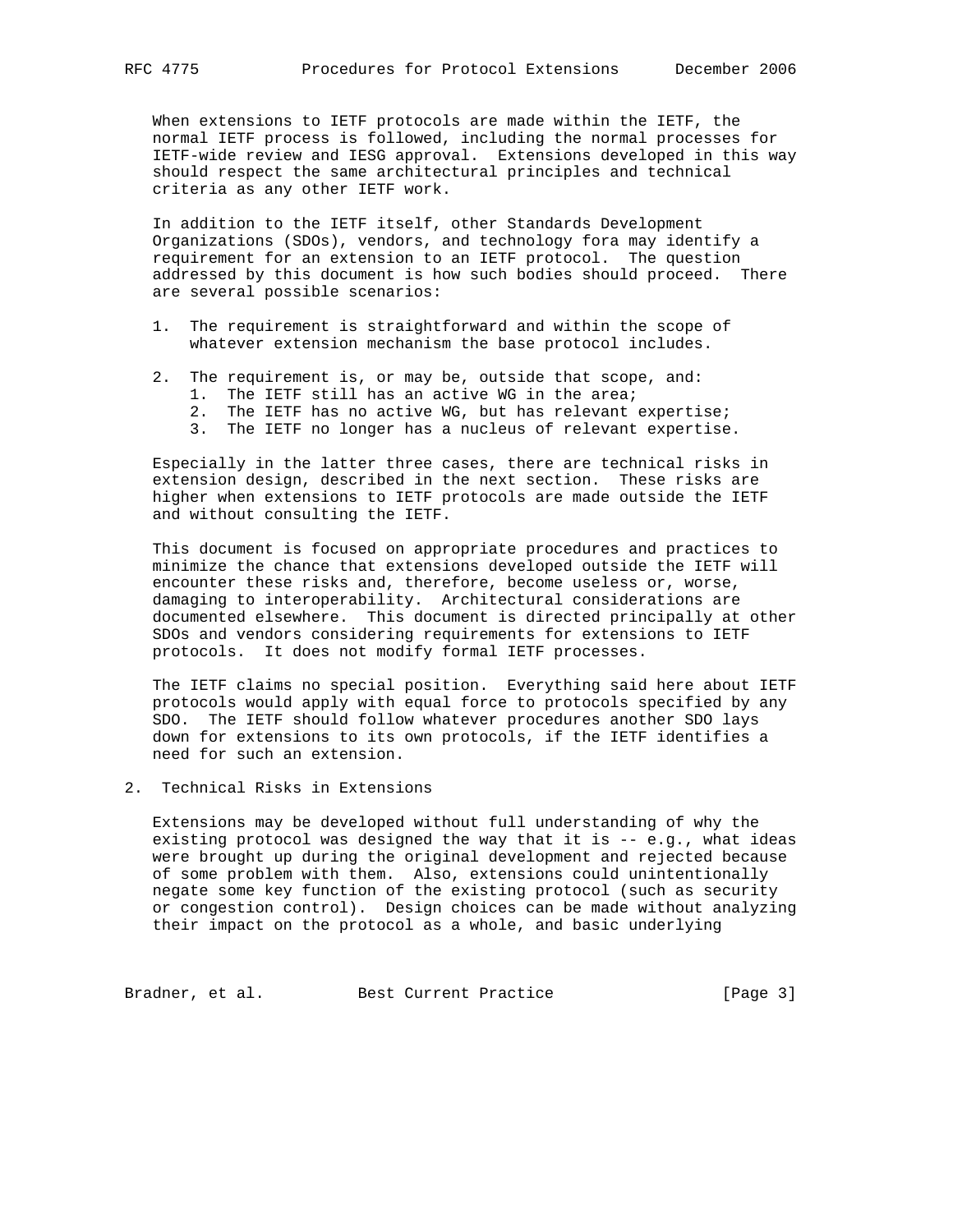architectural principles of the protocol can be violated. Also, there is a risk that mutually incompatible extensions may be developed independently.

 Of course, the IETF itself is not immune to such mistakes, suggesting a need for WGs to document their design decisions (including paths rejected) and some rationale for those decisions, for the benefit of both those within the IETF and those outside the IETF, perhaps years later.

 Documentation of non-IETF extensions can sometimes be hard to obtain, so assessing the quality of the specification, verifying interoperability, and verifying compatibility with other extensions (including past and future extensions) can be hard or impossible.

 A set of interrelated extensions to multiple protocols typically carries a greater danger of interoperability issues or incompatibilities than a simple extension. Consequently, it is important that such proposals receive earlier and more in-depth review than unitary extensions.

 All that can be said about extensions applies with equal or greater force to variations -- in fact, by definition, protocol variations damage interoperability. They must, therefore, be intensely scrutinized. An extension adds features and, if well designed, allows interoperability between old and new implementations. A variation modifies features in such a way that old and new implementations may not interoperate. Throughout this document, what is said about extensions also applies to variations.

- 3. General Considerations
- 3.1. The Importance of Interoperability

 According to its Mission Statement [RFC3935], the IETF produces high quality, relevant technical and engineering documents, including protocol standards. The mission statement goes on to say that the benefit of these standards to the Internet "is in interoperability that multiple products implementing a standard are able to work together in order to deliver valuable functions to the Internet's users".

 One consequence of this mission is that the IETF designs protocols for the single Internet. The IETF expects its protocols to work the same everywhere. Protocol extensions designed for limited environments may be reasonable provided that products with these extensions interoperate with products without the extensions. Extensions that break interoperability are unacceptable when products

Bradner, et al. Best Current Practice [Page 4]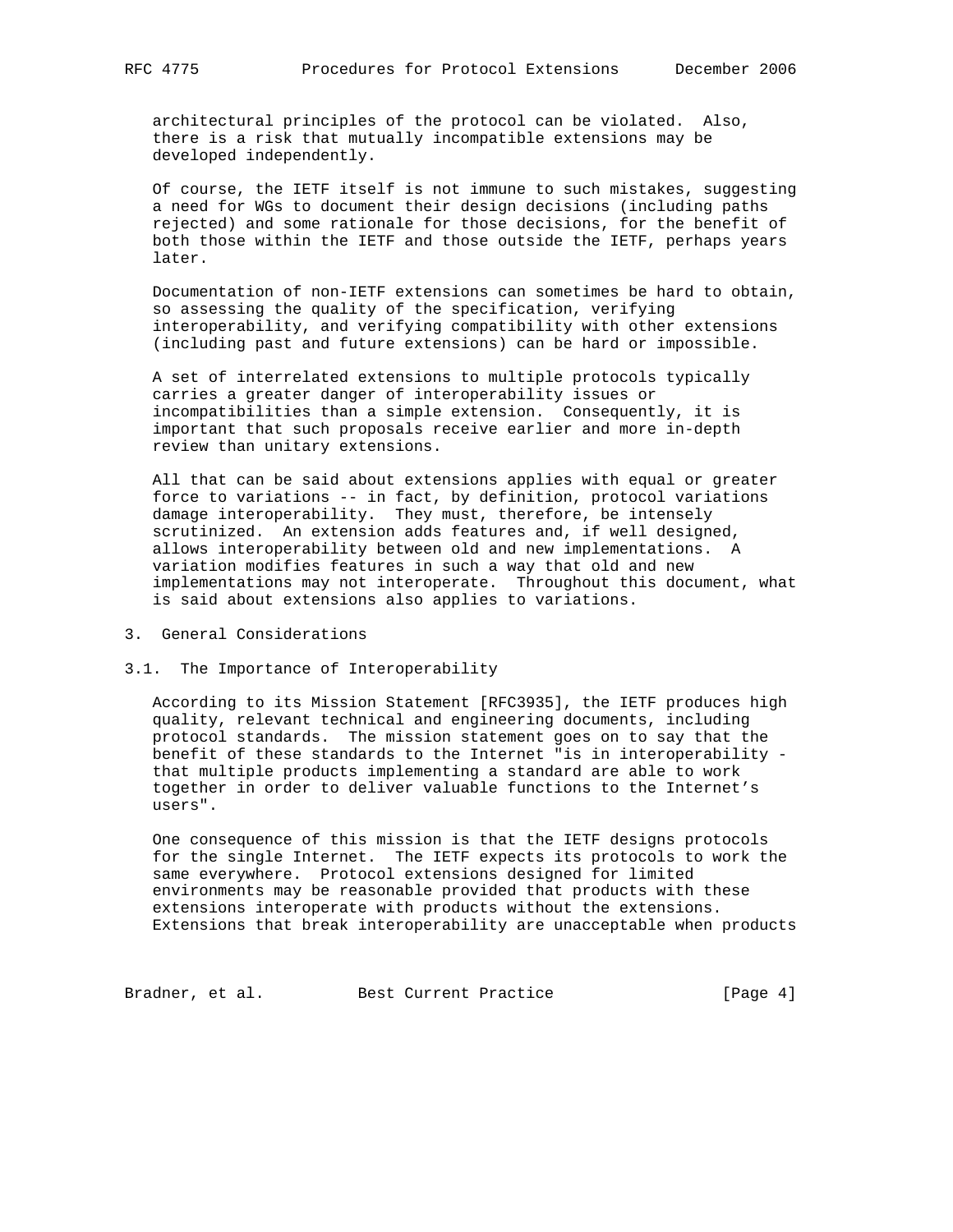with and without the extension are mixed. It is the IETF's experience that this tends to happen on the Internet even when the original designers of the extension did not expect this to happen.

 Another consequence of this definition of interoperability is that the IETF values the ability to exchange one product implementing a protocol with another. The IETF often specifies mandatory-to implement functionality as part of its protocols so that there is a core set of functionality sufficient for interoperability that all products implement. The IETF tries to avoid situations where protocols need to be profiled to specify which optional features are required for a given environment, because doing so harms interoperability on the Internet as a whole.

 The IETF, and in particular the IESG, will apply these considerations when evaluating protocol extensions proposed inside or outside the IETF.

3.2. Registered Values and the Importance of IANA Assignments

 An extension is often likely to make use of additional values added to an existing IANA registry (in many cases, simply by adding a new "TLV" (type-length-value) field). It is essential that such new values are properly registered by the applicable procedures, including expert review where applicable (see BCP 26, [RFC2434]). Extensions may even need to create new IANA registries in some cases.

 Experience shows that the importance of this is often underestimated during extension design; designers sometimes assume that a new codepoint is theirs for the asking, or even simply for the taking. This is hazardous; it is far too likely that someone just taking a protocol value will find that the same value will later be formally assigned to another function, thus guaranteeing an interoperability problem.

 In many cases, IANA assignment requests trigger a thorough technical review of the proposal by a designated IETF expert reviewer. Requests are sometimes refused after such a review. Thus, extension designers must pay particular attention to any needed IANA assignments and to the applicable criteria.

3.3. Significant Extensions Require Technical Review

 Some extensions may be considered minor (e.g., adding a straightforward new TLV to an application protocol, which will only impact a subset of hosts) and some may be considered major (e.g., adding a new IP option type, which will potentially impact every node on the Internet). This is essentially a matter of judgment. It

Bradner, et al. Best Current Practice [Page 5]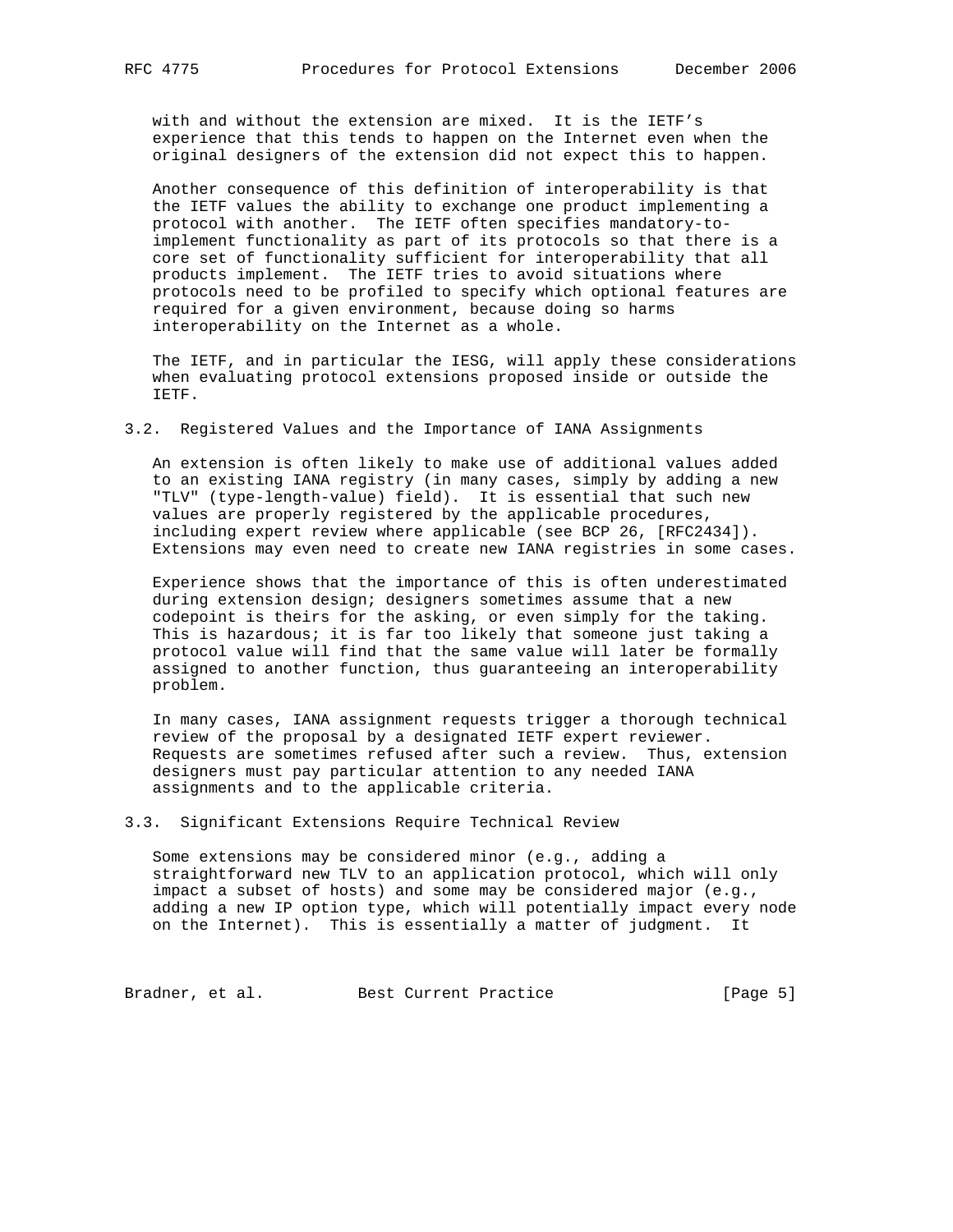could be argued that anything requiring at most Expert Review in [RFC2434] is probably minor, and anything beyond that is major. However, even an apparently minor extension may have unforeseen consequences on interoperability. Thus, the distinction between major and minor is less important than ensuring that the right amount of technical review takes place in either case. In general, the expertise for such review lies within the same SDO that developed the original protocol. Therefore, the expertise for such review for IETF protocols lies within the IETF.

 There may sometimes be doubt whether a particular proposal is or is not truly a protocol extension. When in doubt, it is preferable to err on the side of additional review. However, it should be noted that if an 'extension' only consists of registering a new value with IANA in a First Come First Served registry [RFC2434], this document is not intended to require formal IETF review. Informal review by experts may, nevertheless, be valuable. In other cases (Section 5), there is a well-specified procedure for extensions that should be followed.

 The only safe rule is that, even if an extension appears minor to the person proposing it, early review by subject matter experts is advisable. For protocols that have been developed in the IETF, the appropriate forum for such review is the IETF, either in the relevant WG or Area, or by individual IETF experts if no such WG exists.

3.4. Quality and Consistency

 In order to be adequately reviewed by relevant experts, a proposed extension must be documented in a clear and well-written specification that IETF subject matter experts have access to and can review. Ideally, such a document would be published as an Internet Draft, using terminology and content that is sufficiently consistent with the unextended specification that these experts can readily identify the technical changes proposed at an early stage.

# 3.5. The Role of Formal Liaisons

 The IETF has formal liaisons in place with a number of SDOs; documentation of the liaison process is in [RFC4052], [RFC4053], and [RFC4691]. These liaison channels should be used as relevant for discussing and reviewing extensions, as should informal communication at the engineering level (for example, experts from other SDOs are welcome to participate in IETF meetings and mailing lists). Where formal liaison does not exist, the point of contact in the IETF should be the Chairs of relevant WGs, the most appropriate Area Director, or, in case of doubt, the IESG as a whole.

Bradner, et al. Best Current Practice [Page 6]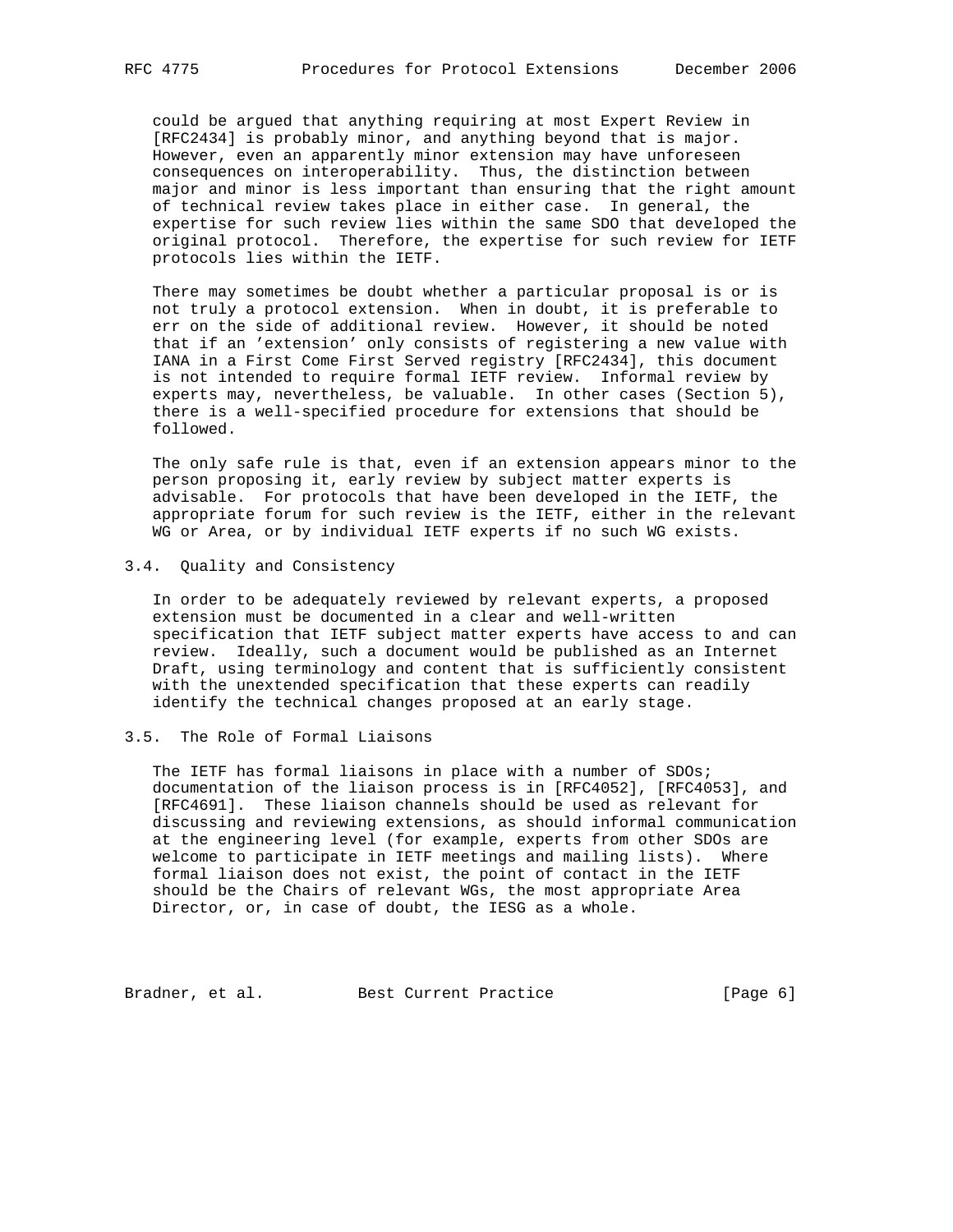4. Procedure for Review of Extensions

 In some cases, explicit provision is made in the relevant RFCs for extending individual IETF protocols. Nothing in this document overrides such procedures. Some such cases are mentioned in Section 5.

 There are several ways in which an extension to an IETF protocol can be considered for publication as an RFC:

- 1. Extensions to IETF protocols developed within the IETF will be subject to the normal IETF process, exactly like new designs. It is not suggested that this is a panacea; appropriate cross working-group and cross-area review is needed within the IETF to avoid oversights and mistakes.
- 2. Extensions to IETF protocols discussed in an IRTF Research Group may well be the prelude to regular IETF discussion. However, a Research Group may desire to specify an experimental extension before the work is mature enough for IETF processing. In this case, the Research Group is required to involve appropriate IETF or IANA experts in their process to avoid oversights.
- 3. Extensions to IETF protocols described in Independent Submissions to the RFC Editor are subject to IESG review, currently described in BCP 92 [RFC3932]. If appropriate, the IESG advises the RFC Editor that full IETF processing is needed, or that relevant IANA procedures need to be followed before publication can proceed. Note that Independent Submissions cannot be placed on the IETF Standards Track; they would need to enter full IETF processing.

 Where vendors or other SDOs identify a requirement for extending an IETF protocol, their first step should be to consider the scenarios listed in Section 1. If the requirement is straightforward and within the scope of a documented extension mechanism, the way is clear, and the documented mechanism must be followed. If these two conditions are not met, the next step should be to contact the relevant IETF Area Director to check whether there is an active WG in the area or, at least, relevant expertise available in the IETF. At this point, it will be possible to select the most appropriate of the above three routes. Regular IETF process is most likely to be suitable, assuming sufficient interest can be found in the IETF community. IRTF process is unlikely to be suitable unless there is a genuine research context for the proposed extension.

Bradner, et al. Best Current Practice [Page 7]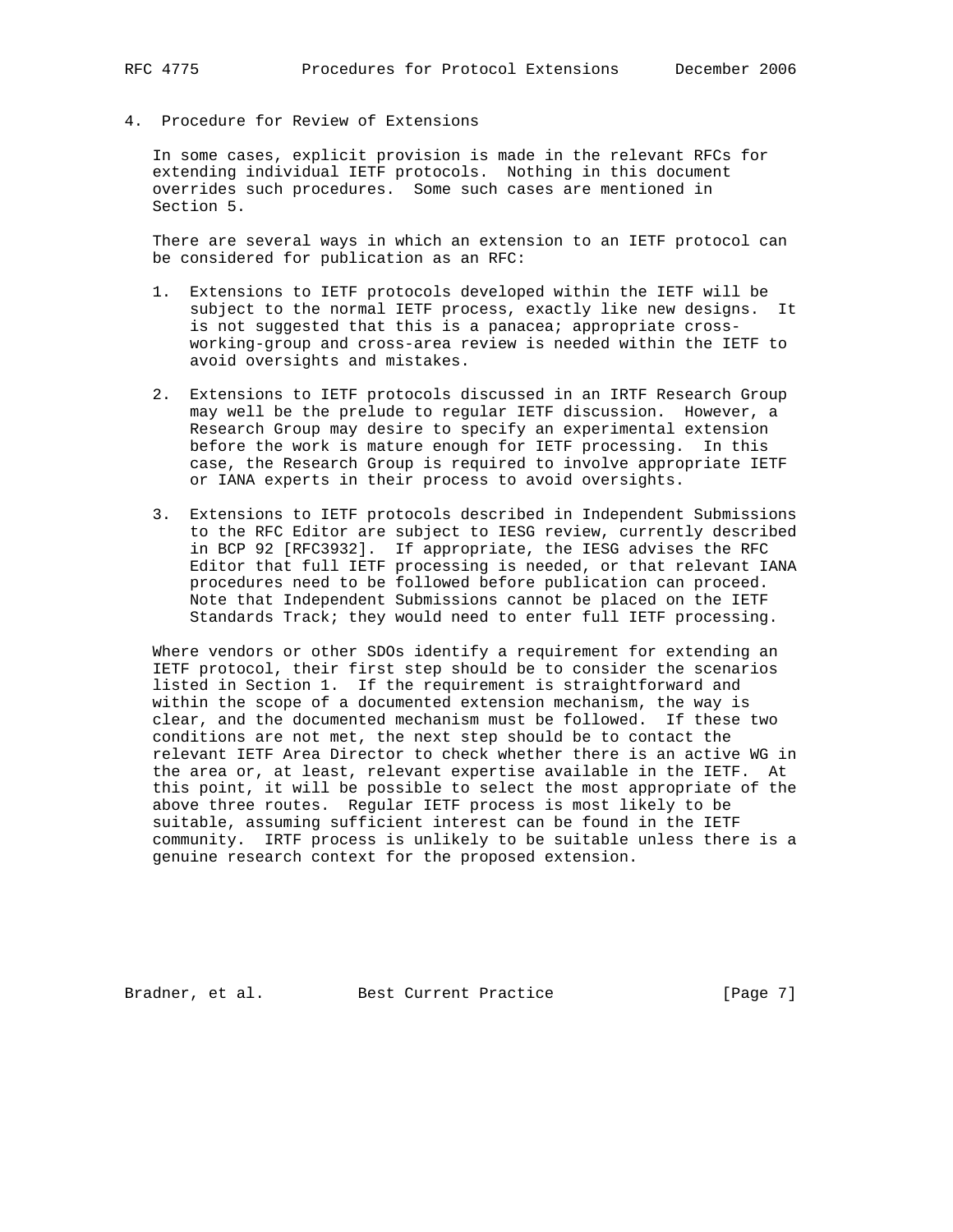In the event that the IETF no longer has relevant expertise, there are still two choices to discuss with the Area Director: bring the work to the IETF (i.e., the IETF imports expertise) or reach mutual agreement to do the work elsewhere (i.e., the IETF explicitly exports change control).

 In the case of an SDO that identifies a requirement for a standardized extension, a standards development process within the IETF (while maintaining appropriate liaison) is strongly recommended in preference to publishing a non-IETF standard. Otherwise, the implementor community will be faced with a standard split into two or more parts in different styles, obtained from different sources, with no unitary control over quality, compatibility, interoperability, and intellectual property conditions. Note that, since participation in the IETF is open, there is no formality or restriction for participants in other SDOs choosing to work in the IETF as well. In some cases (see Section 5), the IETF has well-defined procedures for this in place.

 Naturally, SDOs can and do develop scenarios, requirements, and architectures based on IETF specifications. It is only actual protocol extensions and changes that need to go through the IETF process. However, there is large risk of wasted effort if significant investment is made in planning stages for use of IETF technology without early review and feedback from the IETF. Other SDOs are encouraged to communicate informally or formally with the IETF as early as possible, to avoid false starts. Early technical review in a collaborative spirit is of great value. Each SDO can "own" its ideas and discuss them in its own fora, but should start talking to the IETF experts about those ideas the moment the idea is well formulated. It is understood that close collaboration may be needed in order that the IETF experts correctly understand the systems architecture envisaged by the other SDO. This is much preferable to a situation where another SDO presents the IANA and the IETF with a 'fait accompli.'

 Vendors that identify a requirement for an extension are strongly recommended to start informal discussion in the IETF and to publish a preliminary Internet Draft describing the requirements. This will allow the vendor, and the community, to evaluate whether there is community interest and whether there are any major or fundamental issues. However, in the case of a vendor that identifies a requirement for a proprietary extension that does not generate interest in the IETF (or IRTF) communities, an Independent Submission to the RFC Editor is strongly recommended in preference to publishing a proprietary document. Not only does this bring the draft to the

Bradner, et al. Best Current Practice [Page 8]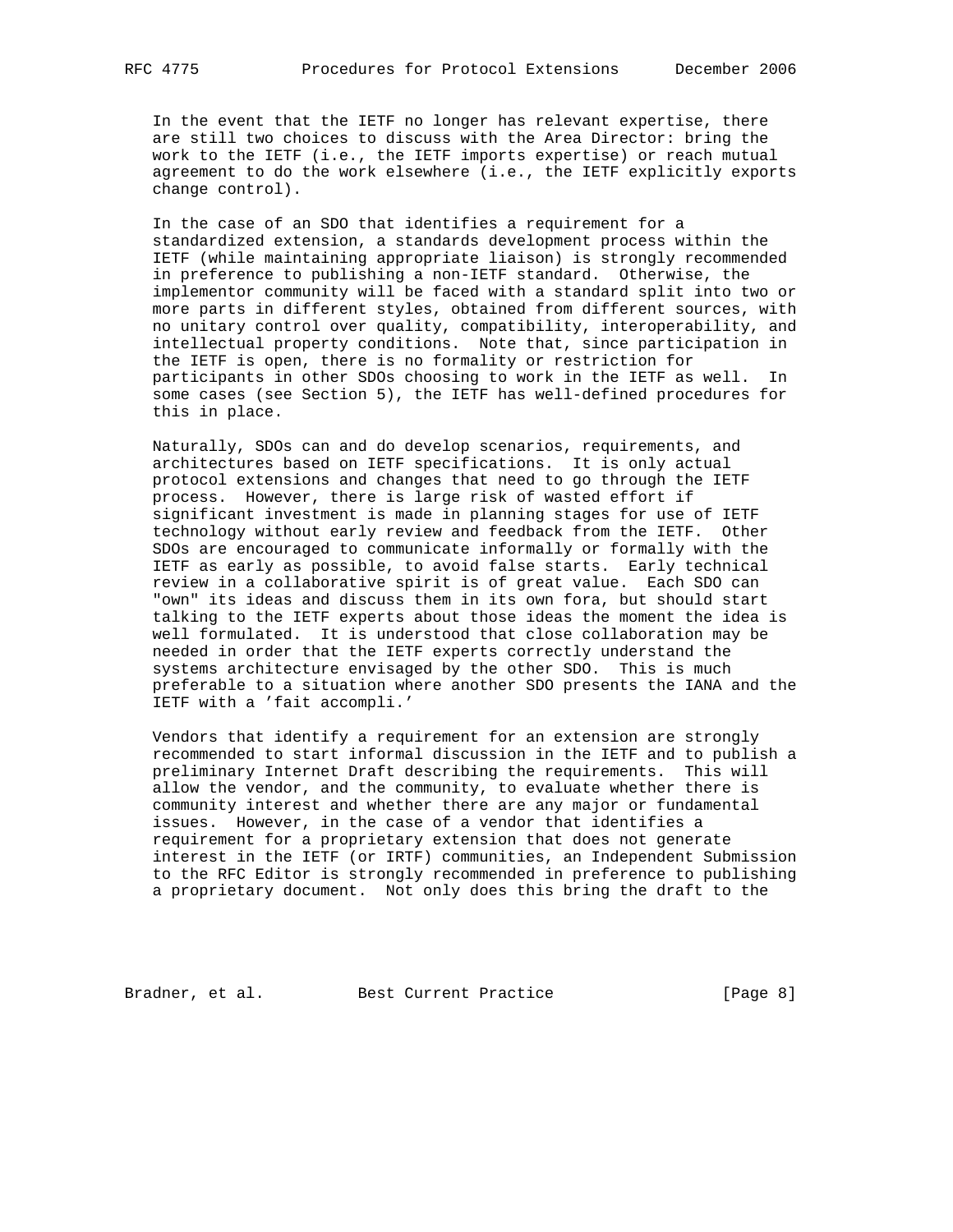attention of the community, but it also ensures a minimum of review [RFC3932], and (if published as an RFC) makes the proprietary extension available to the whole community.

 If, despite these recommendations, a vendor or SDO does choose to publish its own specification for an extension to an IETF protocol, the following guidance applies:

- o Extensions to IETF protocols should be well, and publicly, documented, and reviewed at an early stage by the IETF community to be sure that the extension does not undermine basic assumptions and safeguards designed into the protocol (such as security functions) or its architectural integrity.
- o Vendors and other SDOs are formally requested to submit any such proposed publications for IETF review, and are invited to actively participate in the IETF process. Submission may be by an established liaison channel if it exists, or by direct communication with the relevant WG or the IESG. This should be done at an early stage, before a large investment of effort has taken place, in case basic problems are revealed. When there is a formal liaison in place between the other SDO and the IETF, the liaison channel should be used to ensure that review takes place, both by relevant experts and by established review teams or Directorates within the IETF. If there is no formal liaison, the other SDO or vendor should ask the IESG (or a relevant Area Director) to obtain such reviews. Note that general aspects such as security, internationalization, and management may need review, as well as the protocol as such.
	- o In the case of extensions involving only routine IANA parameter assignments, for which there is an underlying IETF specification containing clear IANA Considerations, this request is satisfied as long as those considerations are satisfied (see [RFC2434]). Anything beyond this requires an explicit protocol review by experts within the IETF.
	- o Note that, like IETF specifications, such proposed publications must include an IANA Considerations section to ensure that protocol parameter assignments that are needed to deploy extensions are not made until after a proposed extension has received adequate review, and then to ensure that IANA has precise guidance on how to make those assignments.

Bradner, et al. Best Current Practice [Page 9]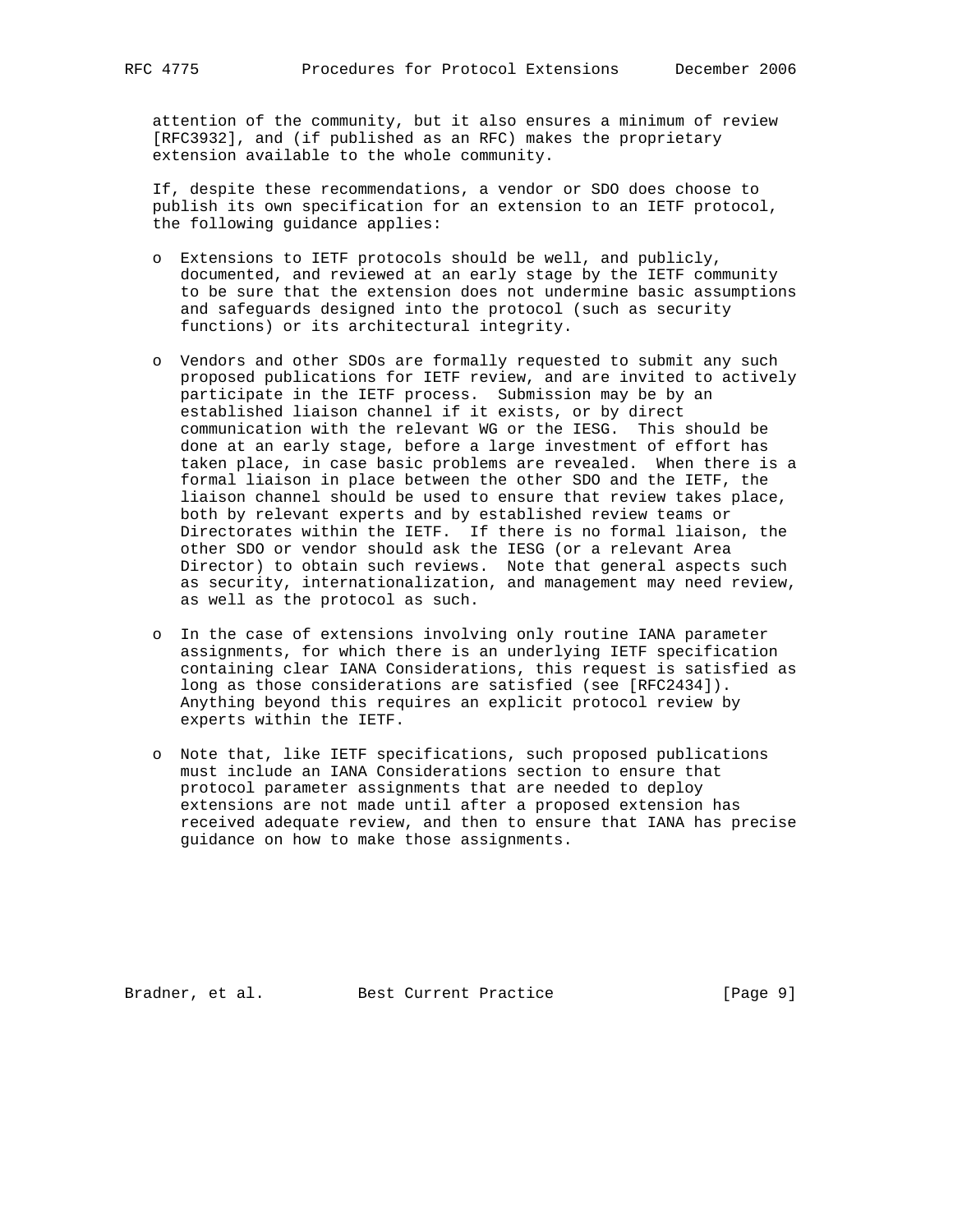#### 5. Some Specific Issues

 It is relatively common for MIB modules, which are all, in effect, extensions of the SMI data model, to be defined or extended outside the IETF. BCP 111 [RFC4181] offers detailed guidance for authors and reviewers.

 A number of protocols have foreseen experimental values for certain IANA parameters, so that experimental usages and extensions may be tested without need for a special parameter assignment. It must be stressed that such values are not intended for production use or as a way to evade the type of technical review described in this document. See [RFC3692] and [RFC4727].

 RADIUS [RFC2865] is designed to carry attributes and allow definition of new attributes. But it is important that discussion of new attributes involve the IETF community of experts knowledgeable about the protocol's architecture and existing usage in order to fully understand the implications of a proposed extension. Adding new attributes without such discussion creates a high risk of interoperability or functionality failure. For this reason among others, the IETF has an active RADIUS Extensions WG at the time of writing.

 There are certain documents that specify a change process for specific IETF protocols, such as: The SIP change process [RFC3427] The (G)MPLS change process [CHANGEPROC]

This document does not override such specific change processes.

6. Intellectual Property

 All IETF documents fall under the IETF's intellectual property rules, BCP 78 [RFC3978] and BCP 79 [RFC3979], as amended. In particular, there are restrictions on the production of derivative works, and there are rights that remain with the original authors. Anybody outside the IETF considering an extension based on an IETF document must bear these legal restrictions and rights in mind.

7. Security Considerations

 An extension must not introduce new security risks without also providing an adequate counter-measure, and in particular it must not inadvertently defeat security measures in the unextended protocol. This aspect must always be considered during IETF review.

Bradner, et al. Best Current Practice [Page 10]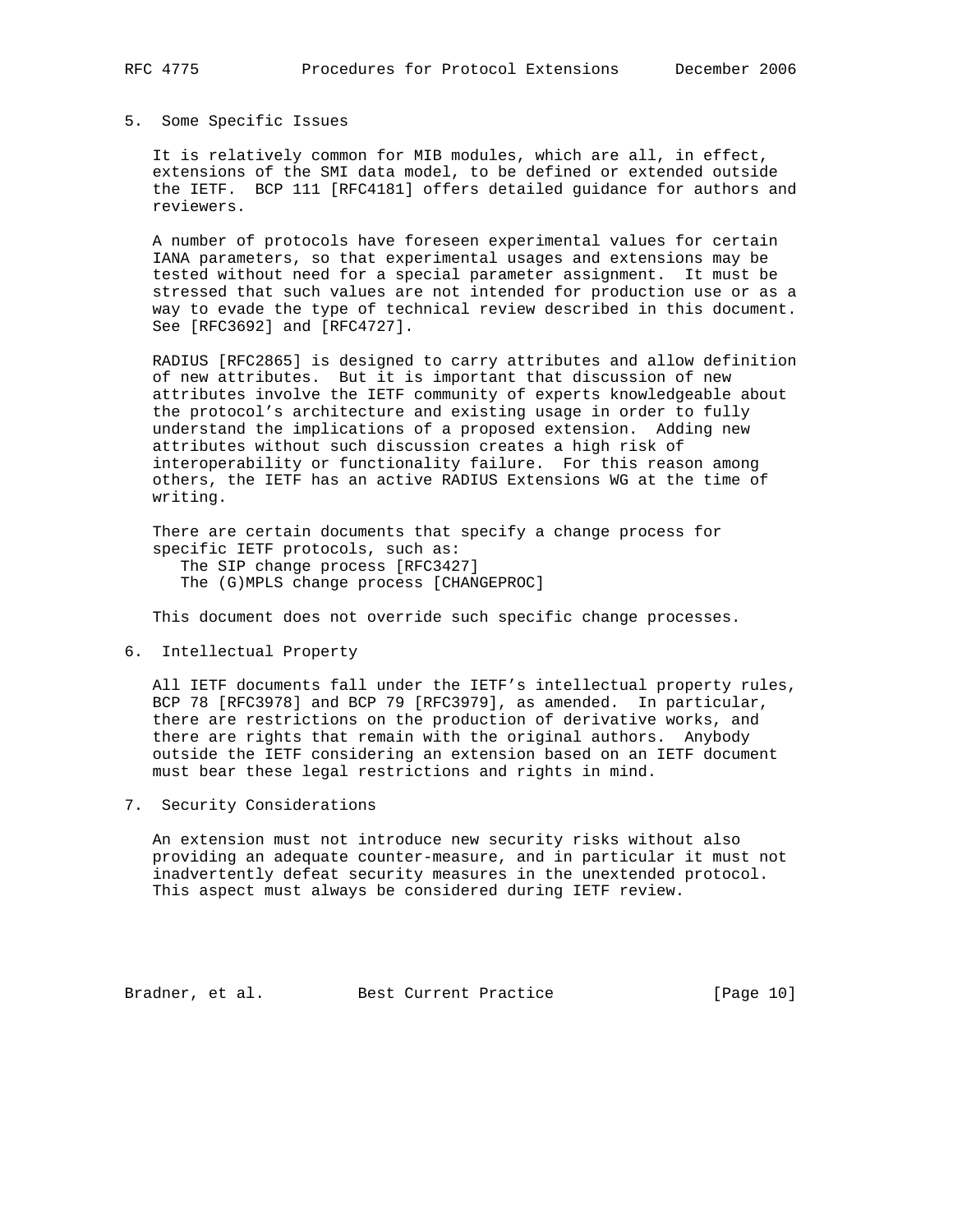## 8. IANA Considerations

 The IETF requests IANA to pay attention to the requirements of this document when requested to make protocol parameter assignments for vendors or other SDOs, i.e., to respect the IANA Considerations of all RFCs that contain them, and the general considerations of BCP 26 [RFC2434].

#### 9. Acknowledgements

 This document is heavily based on an earlier draft under a different title by Scott Bradner and Thomas Narten.

 That earlier draft stated: The initial version of this document was put together by the IESG in 2002. Since then, it has been reworked in response to feedback from John Loughney, Henrik Levkowetz, Mark Townsley, Randy Bush, Bernard Aboba, and others.

 Ted Hardie, Scott Brim, Dan Romascanu, Jari Arkko, Loa Andersson, Adrian Farrel, Roy Fielding, Keith Moore, Bernard Aboba, Elwyn Davies, Stephen Trowbridge, and Ted Ts'o also made valuable comments on this document.

Sam Hartman contributed the section on interoperability.

This document was produced using the xml2rfc tool [RFC2629].

- 10. References
- 10.1. Normative References
	- [RFC2026] Bradner, S., "The Internet Standards Process -- Revision 3", BCP 9, RFC 2026, October 1996.
	- [RFC2434] Narten, T. and H. Alvestrand, "Guidelines for Writing an IANA Considerations Section in RFCs", BCP 26, RFC 2434, October 1998.
	- [RFC3427] Mankin, A., Bradner, S., Mahy, R., Willis, D., Ott, J., and B. Rosen, "Change Process for the Session Initiation Protocol (SIP)", BCP 67, RFC 3427, December 2002.
	- [RFC3692] Narten, T., "Assigning Experimental and Testing Numbers Considered Useful", BCP 82, RFC 3692, January 2004.
	- [RFC3932] Alvestrand, H., "The IESG and RFC Editor Documents: Procedures", BCP 92, RFC 3932, October 2004.

Bradner, et al. Best Current Practice [Page 11]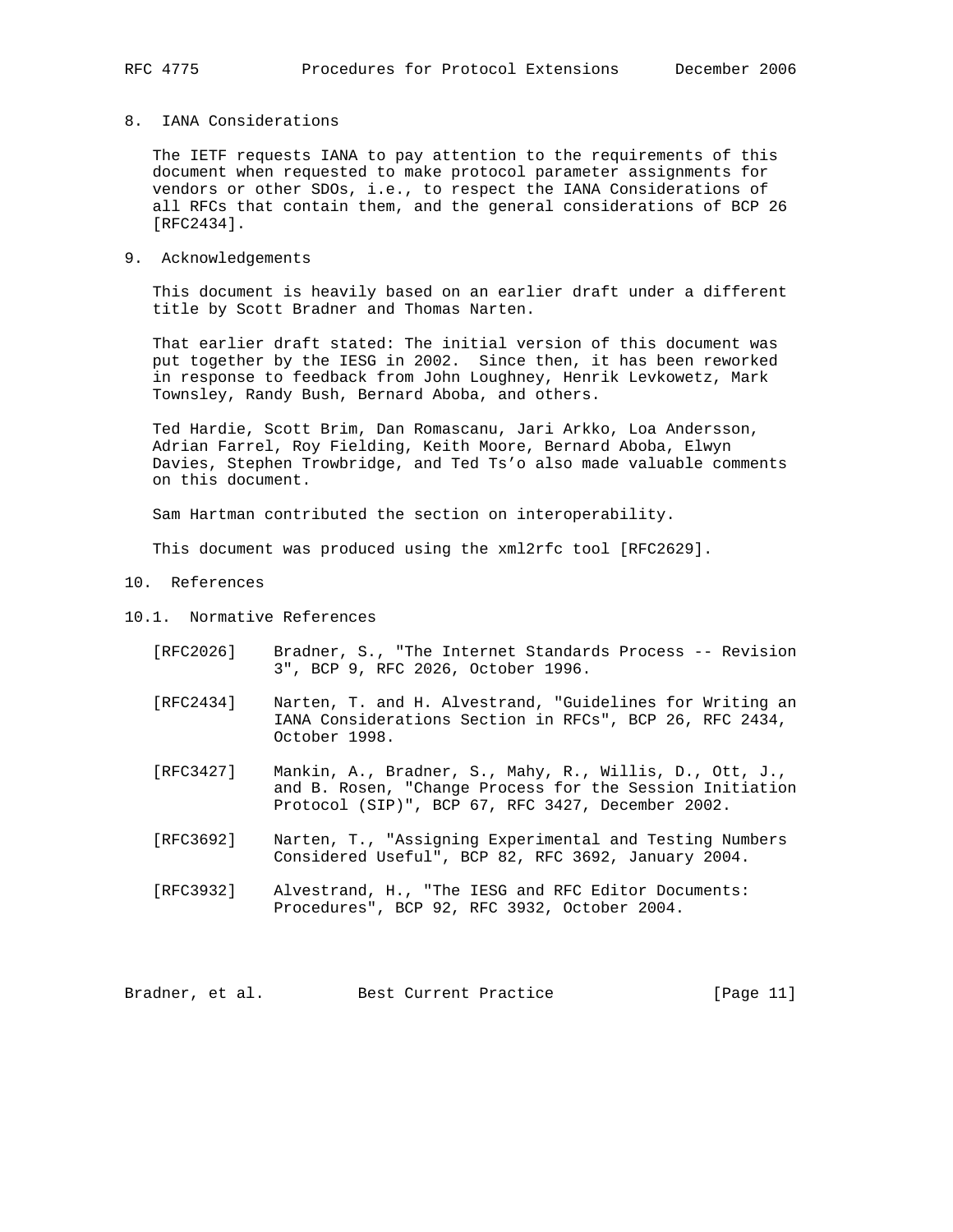- [RFC3935] Alvestrand, H., "A Mission Statement for the IETF", BCP 95, RFC 3935, October 2004.
- [RFC3978] Bradner, S., "IETF Rights in Contributions", BCP 78, RFC 3978, March 2005.
- [RFC3979] Bradner, S., "Intellectual Property Rights in IETF Technology", BCP 79, RFC 3979, March 2005.
- [RFC4052] Daigle, L. and Internet Architecture Board, "IAB Processes for Management of IETF Liaison Relationships", BCP 102, RFC 4052, April 2005.
- [RFC4053] Trowbridge, S., Bradner, S., and F. Baker, "Procedures for Handling Liaison Statements to and from the IETF", BCP 103, RFC 4053, April 2005.
- [RFC4181] Heard, C., "Guidelines for Authors and Reviewers of MIB Documents", BCP 111, RFC 4181, September 2005.
- [RFC4727] Fenner, B., "Experimental Values In IPv4, IPv6, ICMPv4, ICMPv6, UDP, and TCP Headers", RFC 4727, November 2006.
- 10.2. Informative References
	- [CHANGEPROC] Andersson, L. and A. Farrel, "Change Process for Multiprotocol Label Switching (MPLS) and Generalized MPLS (GMPLS) Protocols and Procedures", Work in Progress, October 2006.
	- [RFC2629] Rose, M., "Writing I-Ds and RFCs using XML", RFC 2629, June 1999.
	- [RFC2865] Rigney, C., Willens, S., Rubens, A., and W. Simpson, "Remote Authentication Dial In User Service (RADIUS)", RFC 2865, June 2000.
	- [RFC4691] Andersson, L., "Guidelines for Acting as an IETF Liaison to Another Organization", RFC 4691, October 2006.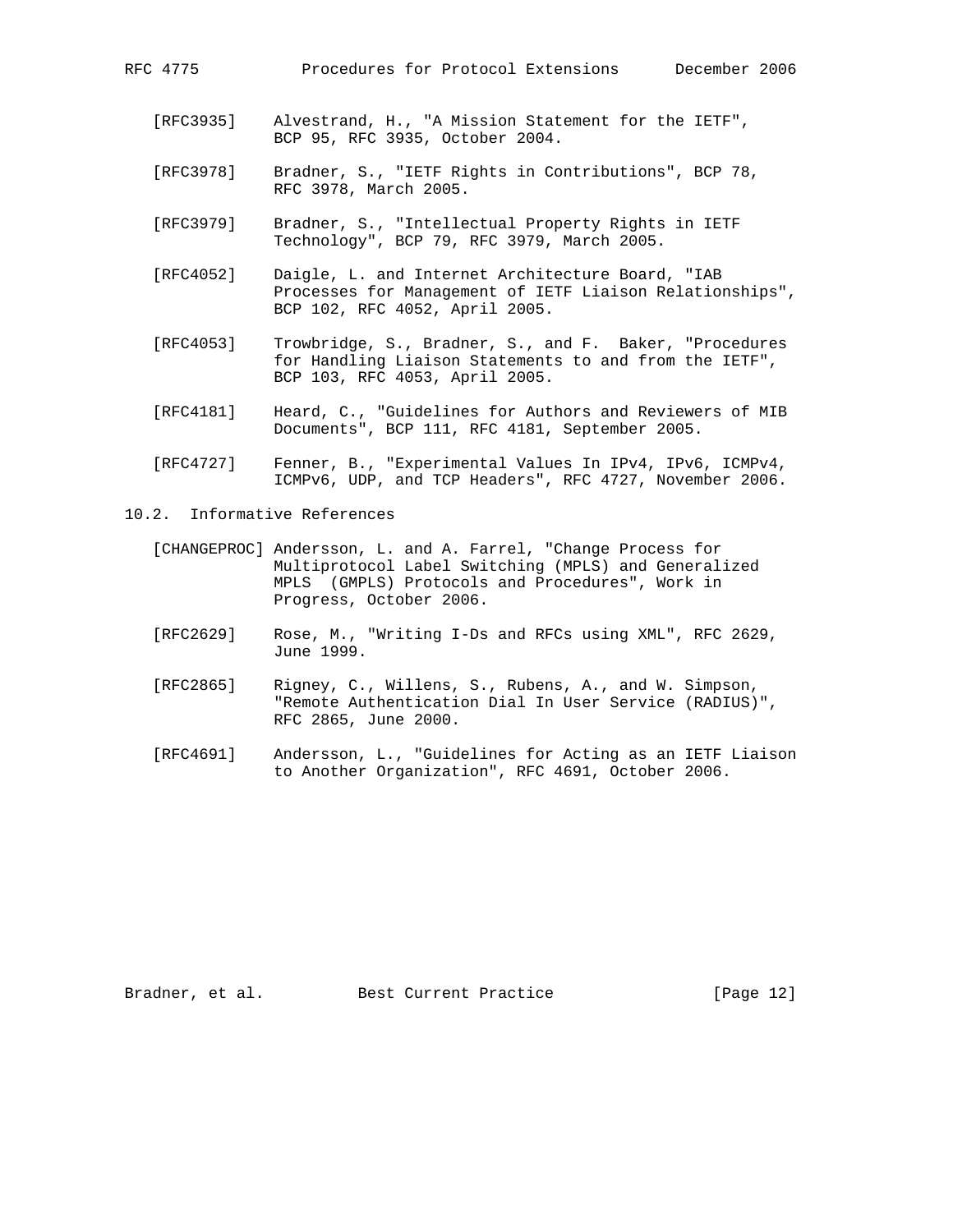Authors' Addresses Scott Bradner Harvard University 29 Oxford St. Cambridge, MA 02138 US EMail: sob@harvard.edu Brian Carpenter, Ed. IBM 8 Chemin de Blandonnet 1214 Vernier Switzerland EMail: brc@zurich.ibm.com Thomas Narten IBM 3039 Cornwallis Ave. PO Box 12195 - BRQA/502 Research Triangle Park, NC 27709-2195 US

EMail: narten@us.ibm.com

Bradner, et al. Best Current Practice [Page 13]